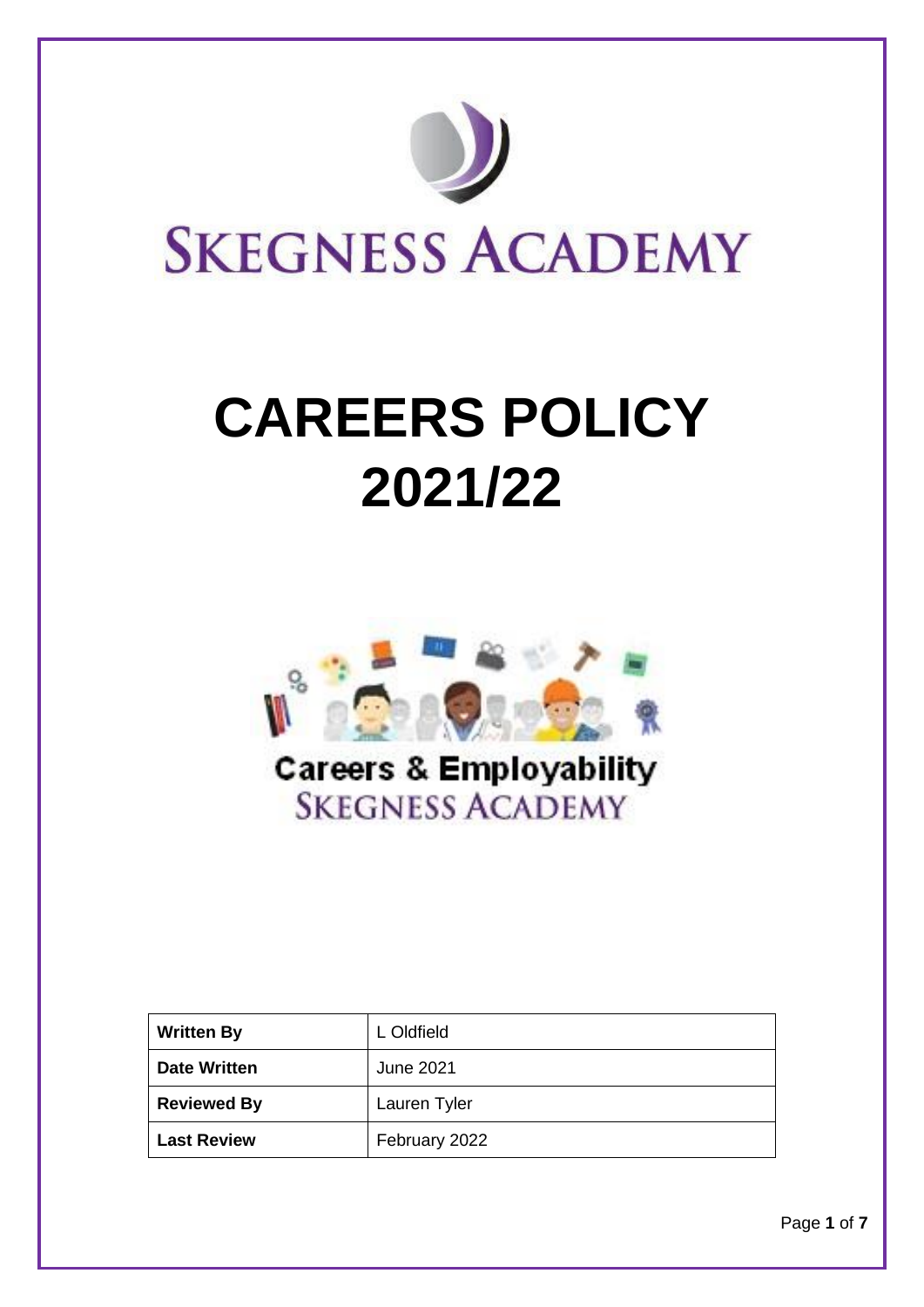#### **Careers Intent**

The Skegness Academy is committed to providing high quality, relevant and contextualised careers education, advice and guidance in order to provide every child with the knowledge, skills and confidence to support them with their chosen career aspiration by going above and beyond the statutory requirement. The objective of the careers provision is to raise aspirations amongst our pupils and support them to make informed decisions in every area of their education including during key transition stages by ensuring that careers education is embedded within all areas of both the national and hidden curriculum.

All pupils who follow a vocational pathway are entitled to practice the skills they learn within the curriculum through high quality work placements with the aim of broadening their cultural and social experiences. Furthermore, the intention is that all pupils have contact at least once a term with employers to encourage them to aspire, make good choices and understand what they need to do to reach and succeed in the careers to which they aspire. In addition, all pupils have access to unbiased information about potential next steps.

The careers strategy aims to provide every child with the knowledge, skills and confidence to ensure that, irrespective of their starting points, pupils make informed career decisions about their future Post 16 and fulfil their potential through the use of the Gatsby Benchmarks.

All pupils at Skegness Academy have access to an extensive careers education, information, advice and guidance programme which will promote the development of transferable skills that enable pupils to make links between the skills they have learnt in the classroom and those they will need to use in later life to enable them to engage with and be fully functioning members of society.

## **Careers Staffing**



## **3 Year Plan**

The one-year strategy for Careers at the Skegness Academy is devised from a long term 3 Year Plan with three specific objectives that then form the basis and focus for the 1 Year Plan. Both plans are reviewed termly to ensure they continue to be fit for purpose and provide a well-rounded programme of enrichment, life skills and workability skills. Each plan can be viewed on the Academy website. The three priorities for 2019 to 2022 are:

- 1. Develop the Careers in the Curriculum Framework
- 2. Promote Employer Engagement across all areas of the Academy
- 3. Introduce and embed an effective Alumni network.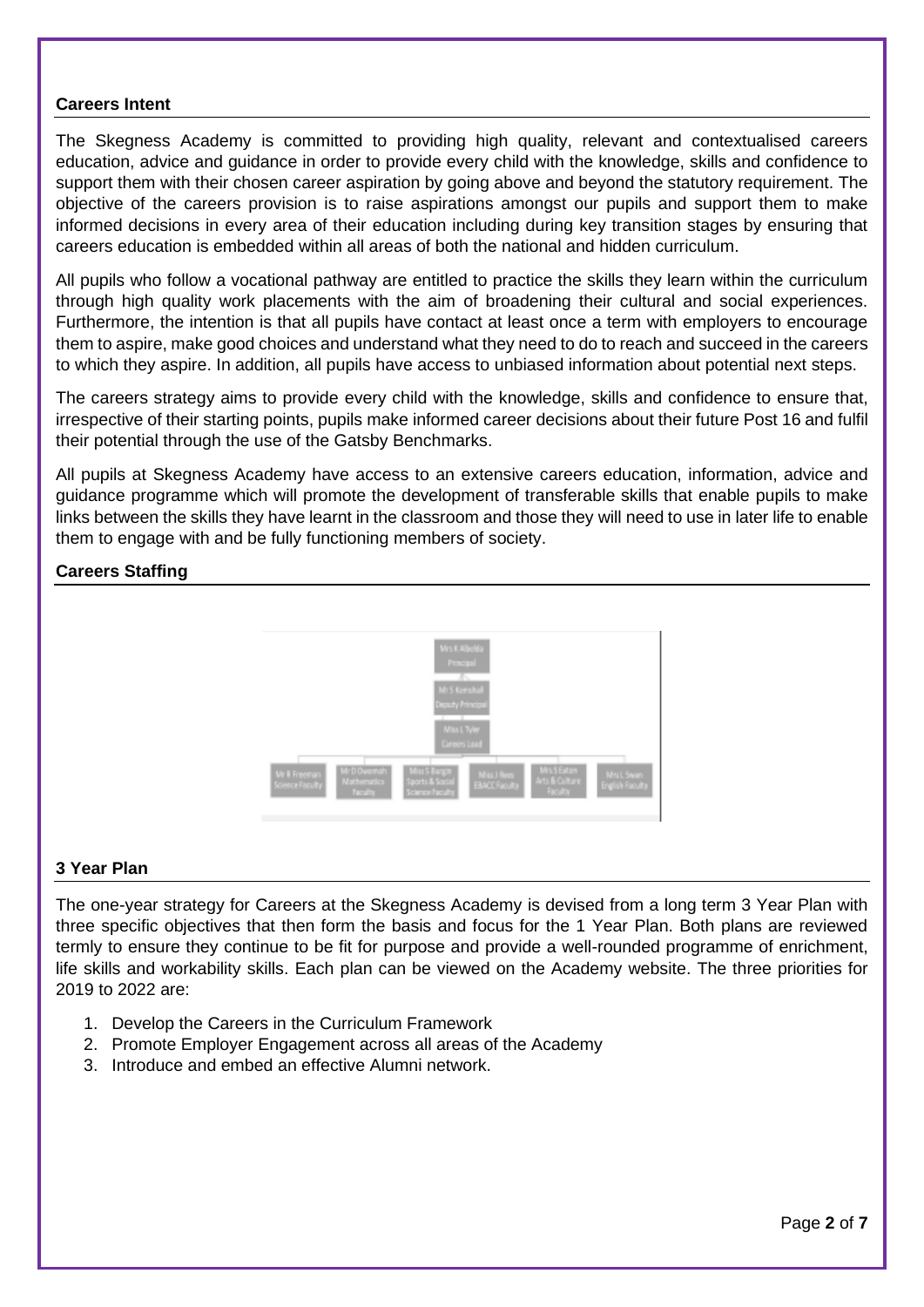## **Careers and NCOP**

The Academy works closely with the National Collaborative Outreach Programme (NCOP) to support our pupils, regardless of socioeconomic background to progress into Higher Education. As part of the programme, we work with LincHigher to provide targeted education outreach to break down the barriers that may prevent our pupils from continuing their education on to University. In order to support our pupils, the Academy has specific strategies that are implemented throughout years 8 to 13 to reduce the gap in higher education participation between the most and least represented groups and support young people to make well-informed decisions about their future education. This is provided through a planned and comprehensive yearly calendar of activities that are personalised to each year group and the specific needs and requirements within each year group and includes engagements with employers, trips & visits, motivational speakers, effective techniques for coping with revision and exam stress and finally, supporting pupils to develop life skills and workability skills.

## **Compass Audit**

Each year the Careers Lead completes the Compass Tool Audit as part of the self-evaluation process which is then used to inform the 1 Year Plan to ensure that each Gatsby Benchmark is being appropriately applied within both enrichment activities and the curriculum. As of June 2021, the Compass Tool gave the following outcome based on our self-evaluation of the careers programme:

| <b>BENCHMARK</b> |                                                  | $\frac{0}{0}$<br><b>COMPLIANT</b><br><b>Sept. 19</b> | $\%$<br><b>COMPLIANT</b><br><b>June. 20</b> | $\%$<br><b>COMPLIANT</b><br><b>June. 21</b> |
|------------------|--------------------------------------------------|------------------------------------------------------|---------------------------------------------|---------------------------------------------|
|                  | A Stable Careers Programme                       | 82%                                                  | 94%                                         | 94%                                         |
| 2                | Learning from Career & Labour Market Information | 60%                                                  | 100%                                        | 100%                                        |
| 3                | Addressing the Needs of Each Pupil               | 81%                                                  | 81%                                         | 90%                                         |
| 4                | Linking Curriculum Learning to Careers           | 75%                                                  | 93%                                         | 100&                                        |
| 5                | Encounters with Employers & Employees            | 100%                                                 | 100%                                        | 100%                                        |
| 6                | <b>Experience of Workplaces</b>                  | 50%                                                  | 87%                                         | 75%                                         |
| 7                | Encounters with Further & Higher Education       | 100%                                                 | 100%                                        | 100%                                        |
| 8                | <b>Personal Guidance</b>                         | 100%                                                 | 100%                                        | 100%                                        |

# **External Providers**

A wide variety of external providers are invited into the Skegness Academy to provide our pupils with a broad and balanced mix of different careers, routes into employment and educational providers. The Academy also attends local Careers Fairs as part of the networking agenda to increase the number of partner providers we work with.

The Academy has a formal relationship with the University of Lincoln who in turn provide additional support to our UCAS applicants and often provide lower entry requirements on certain courses along with additional support with personal statement writing for UCAS applications.

The Academy is proud to be partnered with MicronClean as part of the Greater Lincolnshire Local Enterprise Partnership (LEP). Through the partnership, pupils at the Skegness Academy are offered opportunities for work insight experiences and to take part in extra curricular activities. The company also support tutor activities and projects for pupils in Key Stage 3 and 4 and offer employment opportunities to Key Stage 5 students.

In the academic year 2020/21 the Academy invested in a package called SkillsBuilder which aims to support pupils to develop in 8 Essential Skills. This platform is used as part of tutor time and also within the curriculum to embed careers education into the Key Stage 3, 4 and 5 curriculum. This runs alongside the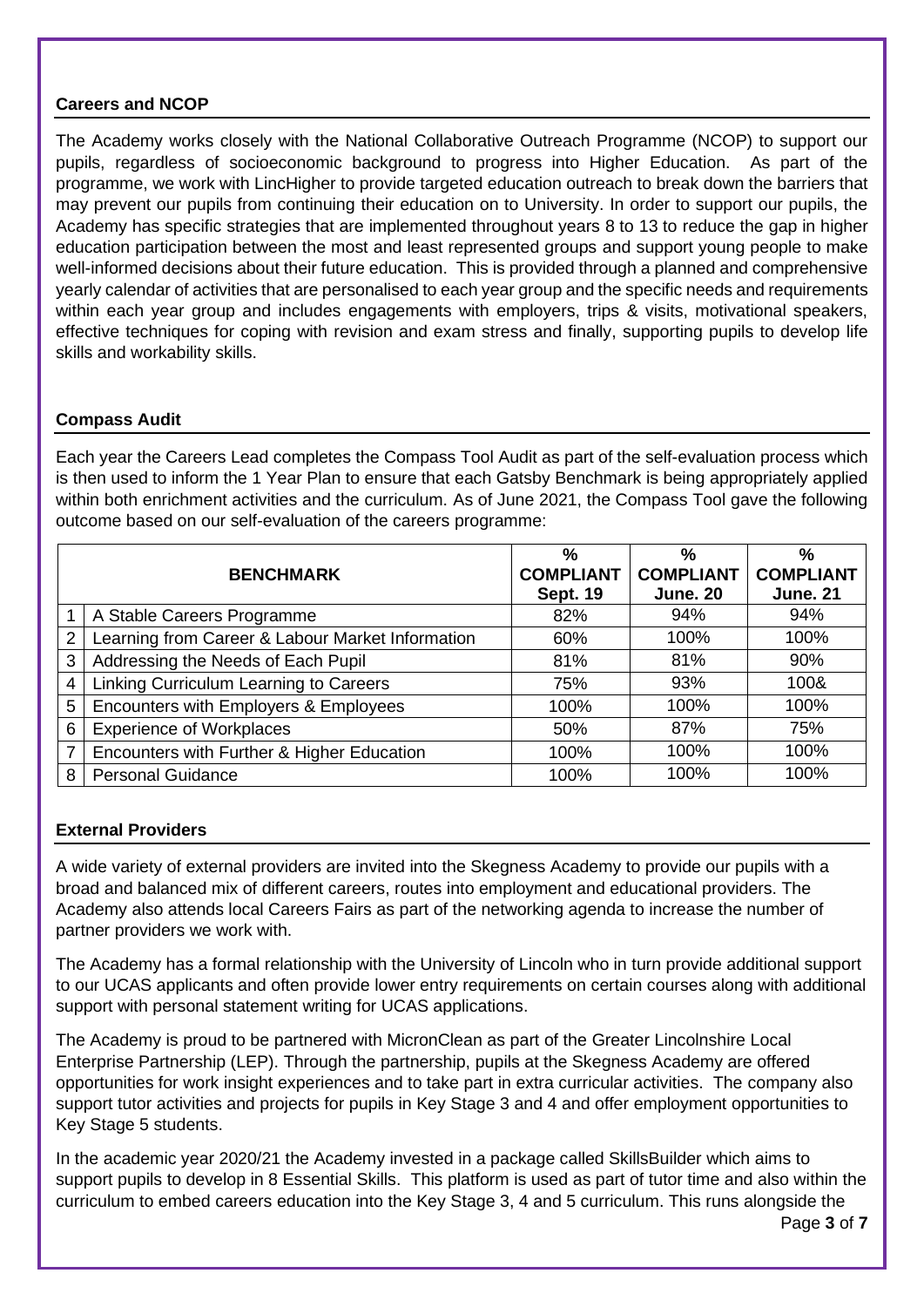Skills and Ambition elements of the #SKA – Skills, Knowledge and Ambition. The Academy achieved the Silver Award in July 2021.

## **Careers Provision at Skegness Academy**

All students are entitled to be fully involved in the Skegness Academy careers programme. Students are encouraged to take an active role in their own career development, so the careers programme emphasises student involvement with a focus on self-development; learning about careers and the world of work; and developing career management and employability skills. The Careers Lead maintains a tracker of all employer engagements which is then reviewed to ensure all year groups are being exposed to a variety of employers, workplaces and different career pathways.

What can pupils can expect from the careers provision at the Skegness Academy:

- Support at key transition points including their GCSE, Post 16 and Post 18 options.
- Unbiased and impartial guidance from a Level 6 Careers specialist.
- Up to date information on the Labour Market and routes in to further/higher education and employment.
- Support with creating a portfolio of evidence to be used in interviews such as a CV, record of qualifications and a personal statement.
- Support to develop life skills, employability skills and career management skills.
- Explicit links between what they are learning and how it can benefit them in the future.
- Awareness of making informed decisions on careers related choices.
- A meaningful encounter with a representative from the world of work each school year. Year 10 and Year 12 pupils will also experience up to one week of a work based placement as part of the Work Experience programme. (Covid Safe experiences)
- To participate in a range of activities including encounters with employers, education and training providers, the armed forces and apprenticeship organisations.
- To be able to self-refer themselves for a careers one-to-one session with the Careers Lead either through the drop box in school or online through the Academy website.
- To be provided with a detailed Action Plan after each one-to-one session with the Careers Lead which includes possible next steps to encourage pupils to take control of their own choices, actions and decisions.
- Regular student voice on the quality and provision of the careers programme and provided with the opportunity to make suggestions and recommendations to inform future planning.
- Opportunity to talk to the Careers Lead and/or FE or HE providers at Year 9 and above Parents Evenings.
- Access to role models to support the raising aspirations agenda including alumni, current apprentices and university students.
- Reassurance that the Academy will work to ensure that each pupils goes on to a sustained destination that is personalised and bespoke to each individual.

As part of the careers programme, parents are often invited to support the Academy by attending one-to-one sessions with their child and the Careers Lead. Parents can also self-refer themselves for careers guidance from the Careers Lead. Finally, parents are encouraged to support events such as the Careers Fair if they have their own business.

During the COVID pandemic the Careers Lead worked remotely to enable pupils to still access high quality careers experiences and work insight opportunities through virtual engagements.

The Skegness Academy have responded to the recently launched Careers Framework by the Careers Development Institute (CDI). The Careers Lead facilities an audit three times a year which records and analyses careers provision across all elements of the curriculum, both formal and through extra-curricular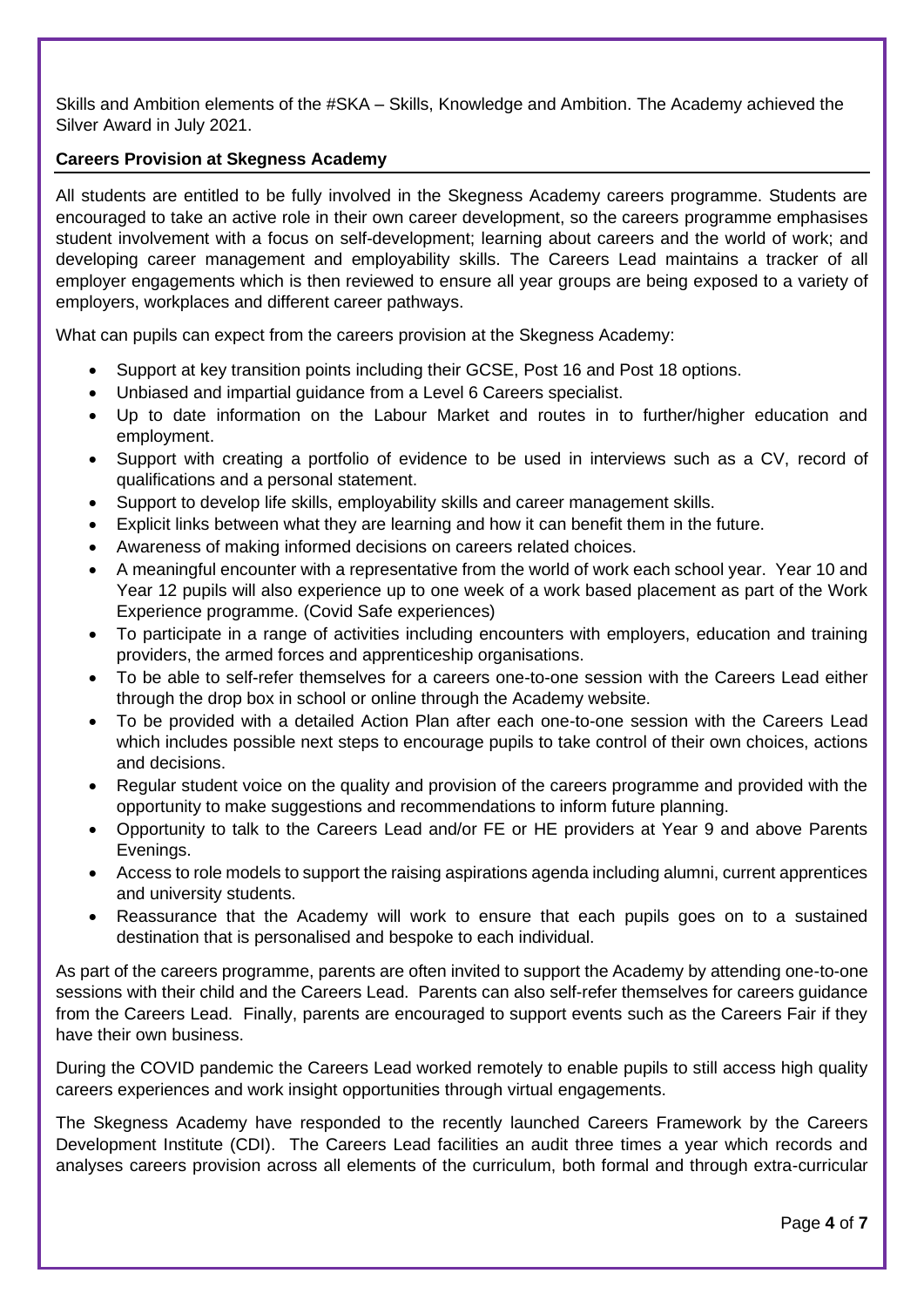activities and pastoral time to ensure that pupils are exposed to a diverse range of opportunities and experiences while at the Academy.

## **Staff Development**

As part of the Skegness Academy CPD calendar, staff participate in at least two externally presented CPD training events per academic year. Time is also provided during Faculty Time on Tuesday evenings to ensure all Faculties have time to review their Careers in the Curriculum offer which is led by the Careers Champions.

## **Careers Calendar**

The Academy has a yearly calendar of events; A more detailed calendar including the NCOP calendar are also available upon request.

## **The Baker Clause**

Having come into effect on 2 January 2018, the new law, known as the Baker clause, stipulates that schools must ensure that a "range of education and training providers" have access to pupils from year 8 to year 13, so that they can be informed about what technical education and apprenticeship opportunities are available to them.

#### **Careers Education**

Careers is taught through the Careers in the Curriculum programme during tutor time, PSHE (Year 7 and 8) and English/Maths lessons each term. These activities are set by the Careers Lead. The termly topics can be seen in the table above.

The Careers Lead works with a team of Careers Champions who are based within Faculty's and support the implementation and embedding of the Careers Programme within their subject areas. Each Champion meets with the Careers Lead once a term.

It is the role of the Careers Champion to ensure the faculty has a consistent approach to the Careers Programme and to provide support to further develop careers and employer engagements within the faculty. In addition to this, the Careers Champions keep a record of when careers is delivered in subject lessons. The content of the activities is based around the Learning Outcomes of the CDI Careers Framework.

Years 7 and 8

- Introduction to the labour market and growth sectors
- National and global labour market information
- Apprenticeships and other routes into employment
- Development of self-awareness and the ability to be a reflective practitioner
- Planning for Key Stage 4 options.

#### Year 9 and 10

- Receive support to make informed GCSE choices, including assemblies, Parent's Evenings and Options Evening
- All pupils will have a one-to-one session with the Careers Lead in the lead up to choosing their options
- All pupils in Year 10 will participate in planned work experience placements that are tailored to their intended Post 18 destination
- CV writing skills and workshops
- Be introduced to the different Post 16 pathways in preparation for making their choices at the end of Year 11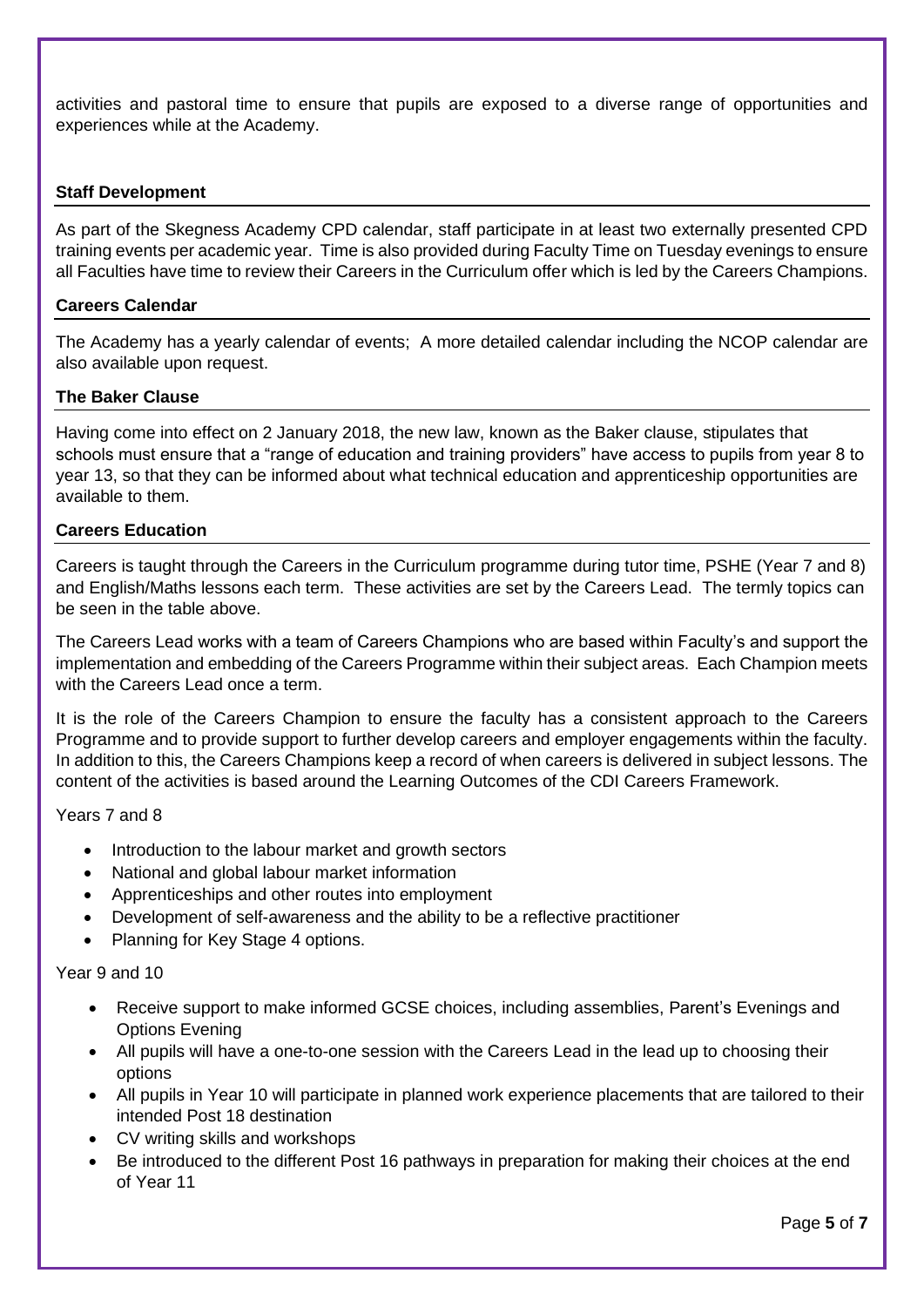- **Study skills**
- How to look for and apply for a job.

## Year 11

- Receive support to make informed Post 16 choices, including assemblies, Parent's Evenings and Sixth Form Open Evening
- Introduction to Higher Education
- Building a portfolio of evidence including CV, qualifications and a personal statement
- All pupils will have at least one one-to-one session with the Careers Lead in the lead up to choosing their Post 16 options
- Continue to develop the skills needed for a successful transition including the importance of bridging activities to support the transition from Key Stage 4 to 5.
- Opportunities to engage with routes into employment and further/higher education institutions
- Bespoke intervention for potential NEETs

Sixth Form

- Receive support to make informed Post 18 choices, including assemblies, Parent's Evenings and visits to open days/evenings of further and higher educational providers.
- All pupils will have at least one one-to-one session with the Careers Lead in the lead up to choosing their Post 18 options
- Bespoke intervention for potential NEETs
- All pupils in Year 12 will participate in planned work experience placements that are tailored to their intended Post 18 destination
- Unviersity trips and masterclasses
- UCAS convention
- Support with application writing including UCAS
- Mock interviews with employers and GAT Central Team
- Inclusive Sixth Form Enrichment programme

Further to this, pupils will also spend time in tutor time developing their skills through SkillsBuilder.